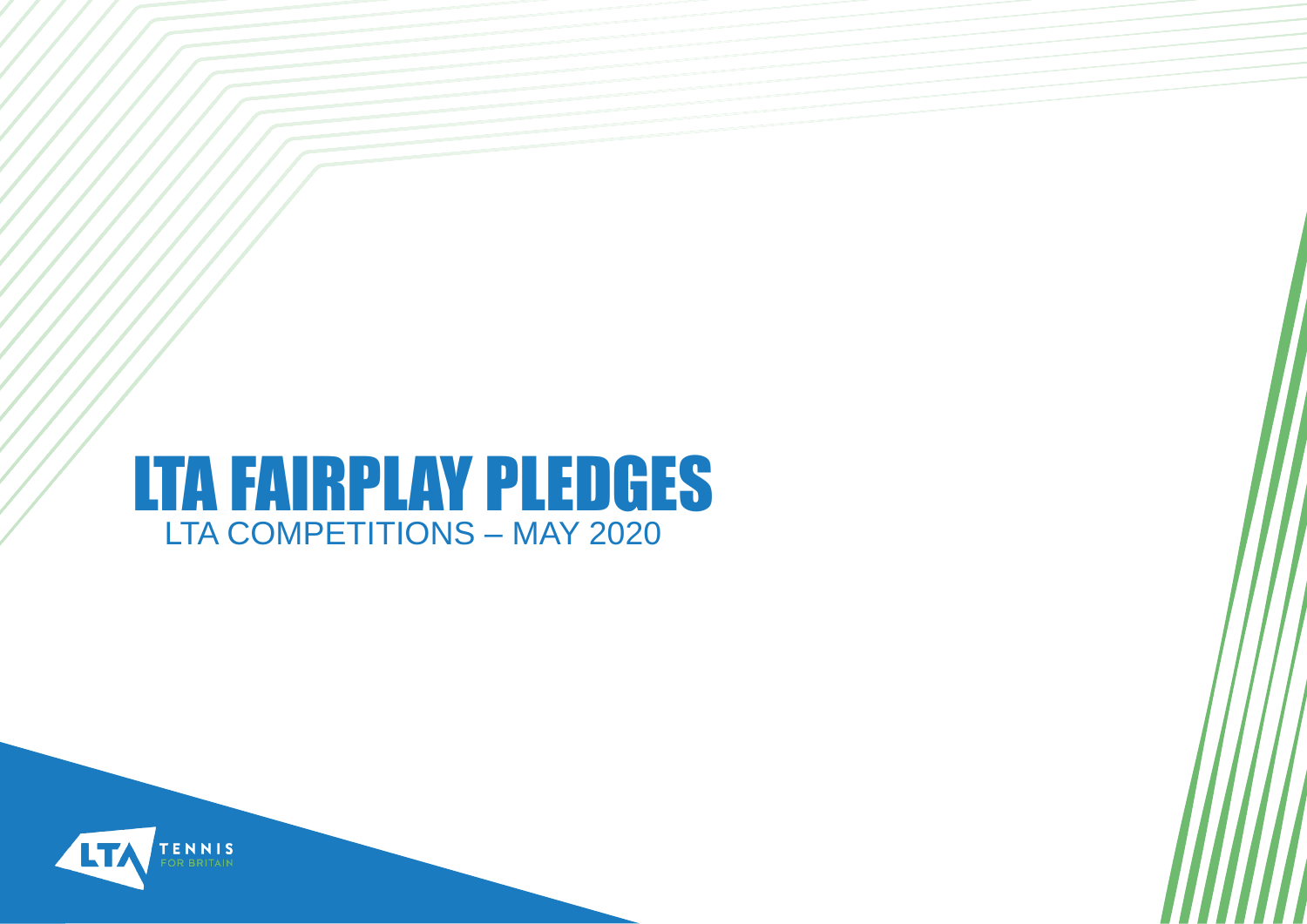# JUNIOR PLAYER PLEDGE – I WILL…

- Be friendly and respectful to everyone both on and off the court
- Be honest and not cheat, swear or bully anyone
- Follow the rules at all times and not throw my racket
- Call the score and lines fairly and loudly
- Raise my racket and ask the referee to help if there is a problem
- Remember it's my match, I can speak to my parents later
- Not forget to pass my opponent the balls, congratulate them and shake hands after the match
- Have fun, try my hardest and enjoy the game!





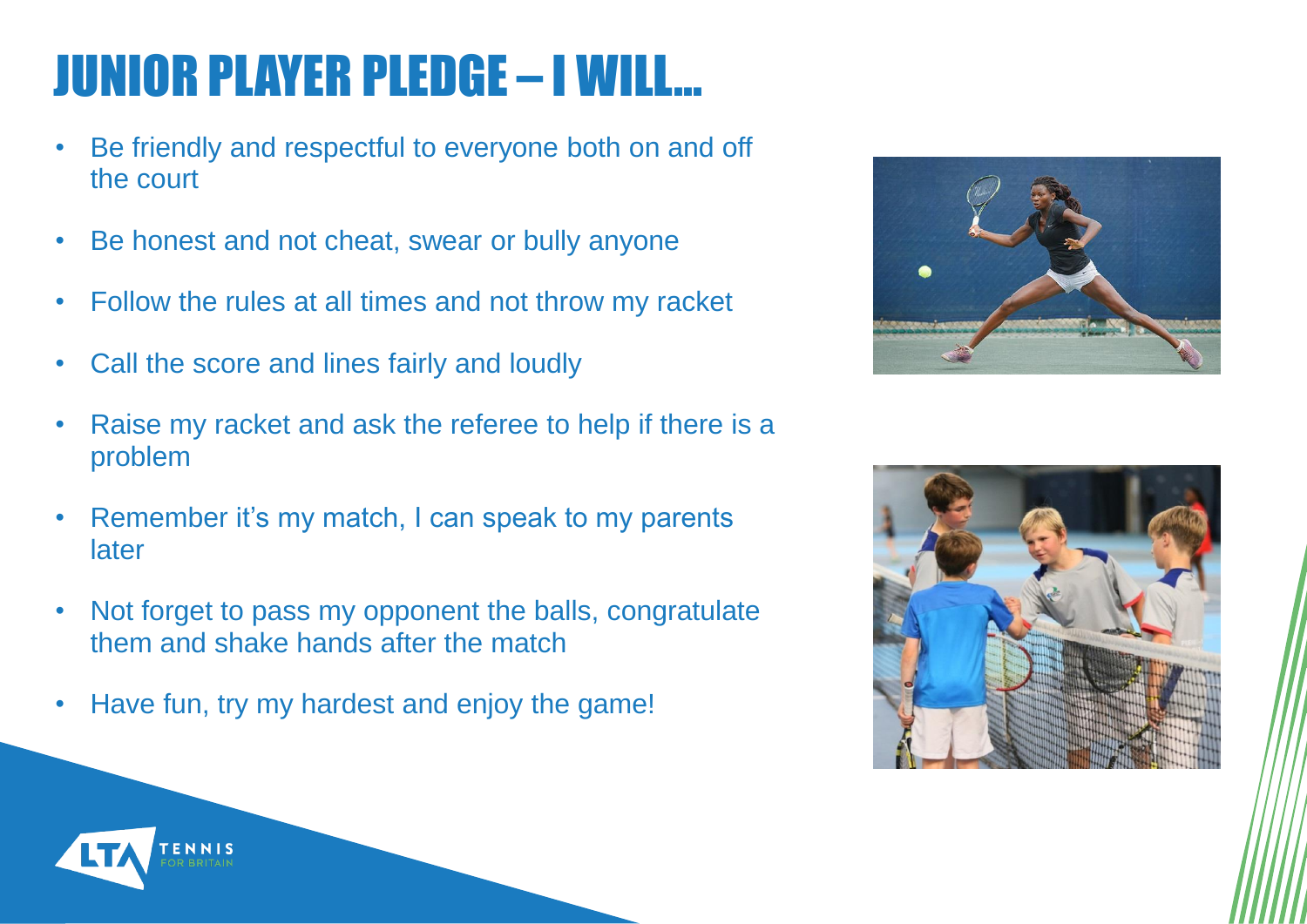### PARENTS PLEDGE – I WILL…

- Provide support for my child and others
- Support officials by accepting their decisions, not getting involved in on court matters and not coaching during matches
- Notify officials of any concerns so they can resolve it
- Respect the spirit of Fair Play and create a positive environment
- Show respect to others and never use inappropriate or offensive language and gestures
- Ensure the safety and wellbeing of children and young people in my care





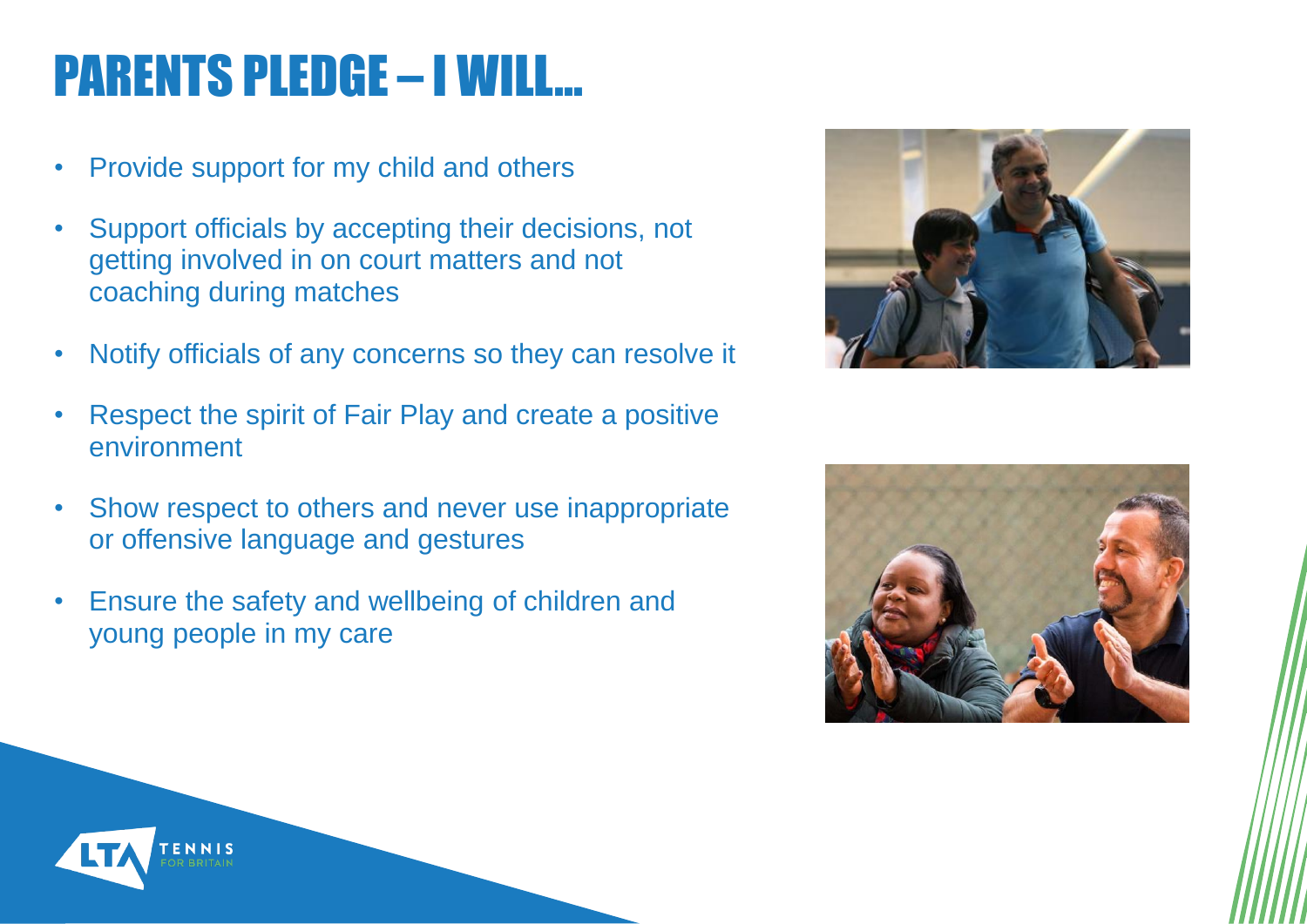## ADULT PLAYER PLEDGE – I WILL…

- Give a good impression of myself at all times
- Be honest with all calls and not swear or bully anyone
- Learn and follow the rules of the game
- Be a good sport and show fair play by respecting the rules
- Show respect to players, officials, coaches and parents
- Behave like a professional and do my best
- Have fun and enjoy the game!





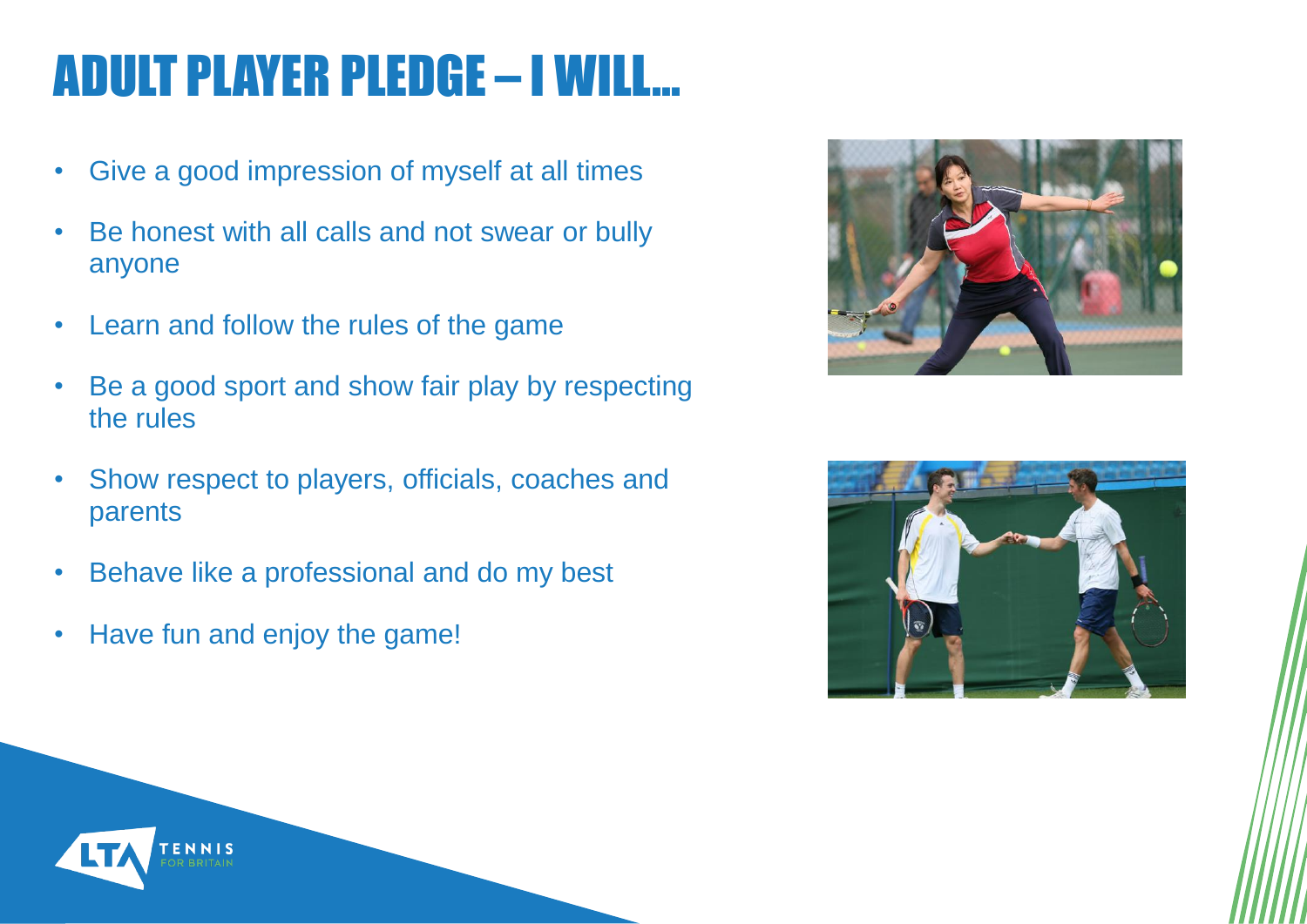## ORGANISERS & OFFICIALS PLEDGE – I WILL…

- Promote the reputation of the LTA
- Be an advocate and role model of Fair Play
- Make clear what is expected at competitions through my 'welcome speech'
- Consistently enforce the rules, conduct of the game and the spirit of Fair Play
- Issue Code Violations where there is a breach of these rules
- Use the Hindrance Rule when I see a bad call has been made
- Use 'on-court helpers' to ensure the smooth running of the competition
- Provide a supportive safe and fair competition environment





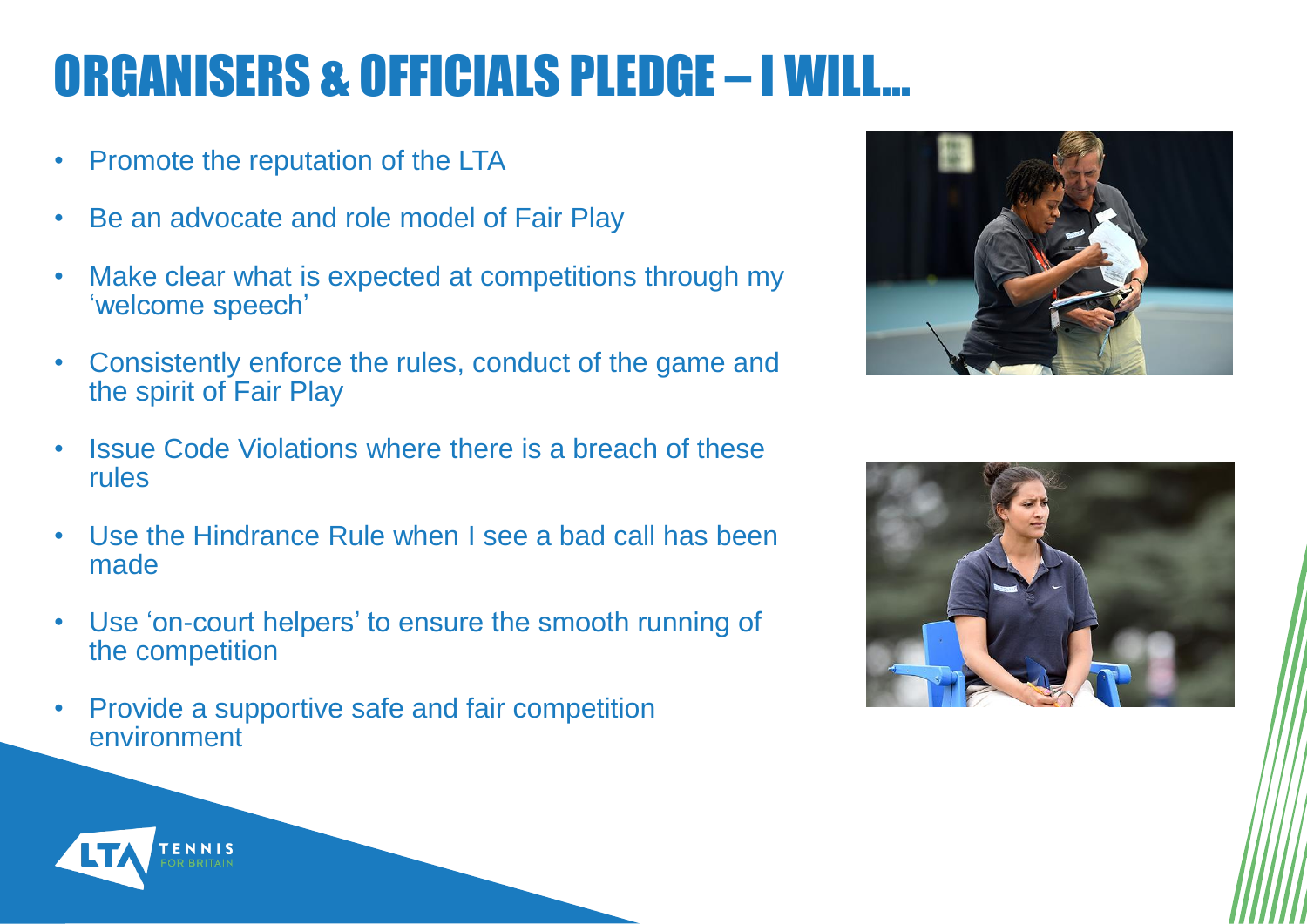#### COACHES PLEDGE – I WILL…

- Promote the reputation of the LTA
- Be an advocate and role model of Fair Play
- Educate my players on the rules, how to call lines, the conduct of the game and the spirit of Fair Play
- Support officials by accepting their decisions, not getting involved
- Show respect to others and teach my players by never using inappropriate or offensive language and gestures
- Ensure the safety and well-being of children and young people in my care by following child safety and equality guidelines